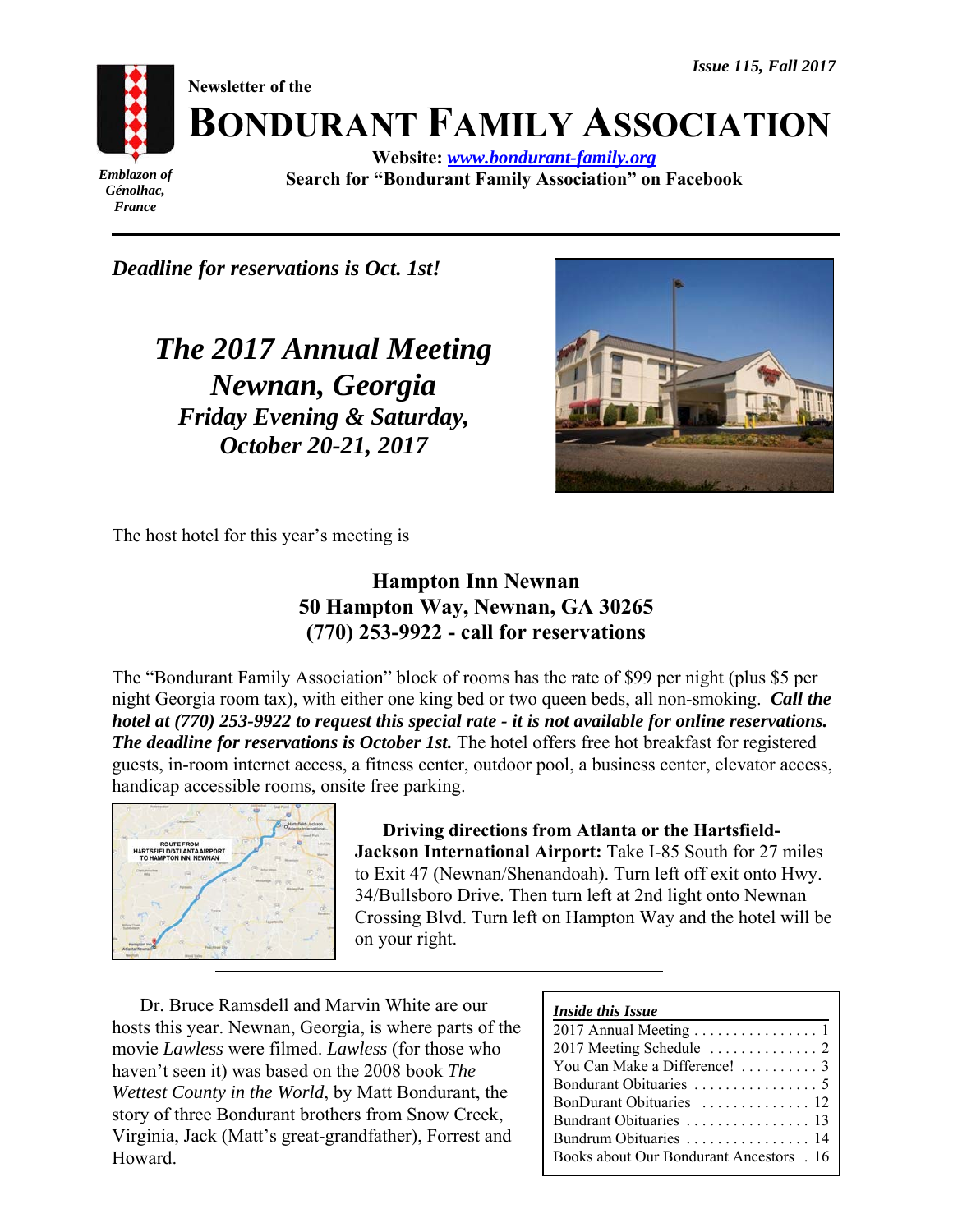Newnan and nearby towns of Haralson, Sharpsburg and Senoia have been film sites for movies like *Fried Green Tomatoes*, *Driving Miss Daisy*, *Drop Dead Diva*, and many others, including the series *The Walking Dead*. 1 More information on sites of interest in the area can be found in the BFA newsletter #113 – see the Bondurant Family Association website at www.bondurant-family.org and click on the Newsletter Archive link.

# *2017 MEETING SCHEDULE*

Please note that the schedule may change before the meeting - watch the BFA Facebook page and your email for updates and announcements. Driving directions will be furnished at the meeting and emailed to attendees before the meeting.

# **Friday evening, Oct. 20, 2017**

**7:00 - 8:00 –** *Meet & Greet* **in the Hampton Inn** meeting room. Won't you share your memorabilia and any other items with us, so that we may learn more about your branch of our family. Followed by screening of *Lawless*, if desired.

**Saturday, Oct. 21, 2017**

**9:00 –** meet at Hampton Inn parking lot to carpool to the **Red Oak Creek Covered Bridge** [Covered Bridge Road, Woodbury], then on to the town of **Haralson**, where *Lawless* and other movies have been filmed**.** 



*Red Oak Creek Covered Bridge near Woodbury, built in the 1840s, is the oldest surviving covered bridge in Georgia.*



**11:30 – Lunch at Golden's On the Square**, 9 East Court Square, Downtown Newnan – buffet style, see their menu and pricing at

http://www.goldensonthesquare.com/menu.html, pay your own tab and tip.

**1:00 –**McIntosh Reserve Park, 1046 West McIntosh Circle, Whitesburg – This reconstructed log cabin used in *Lawless* is also near where the Creek Indian Chief William McIntosh lived and was murdered.



*Recreated "double-dogtrot" cabin at the McIntosh Reserve Park. Photo courtesy Bruce Ramsdell.*

<sup>1</sup>  **Lists of actual locations used in the filming of** *The Walking Dead* **series can be found** online at https://www.twdlocations.com/tag/newnan and http://www.walkindeadharalson.com/.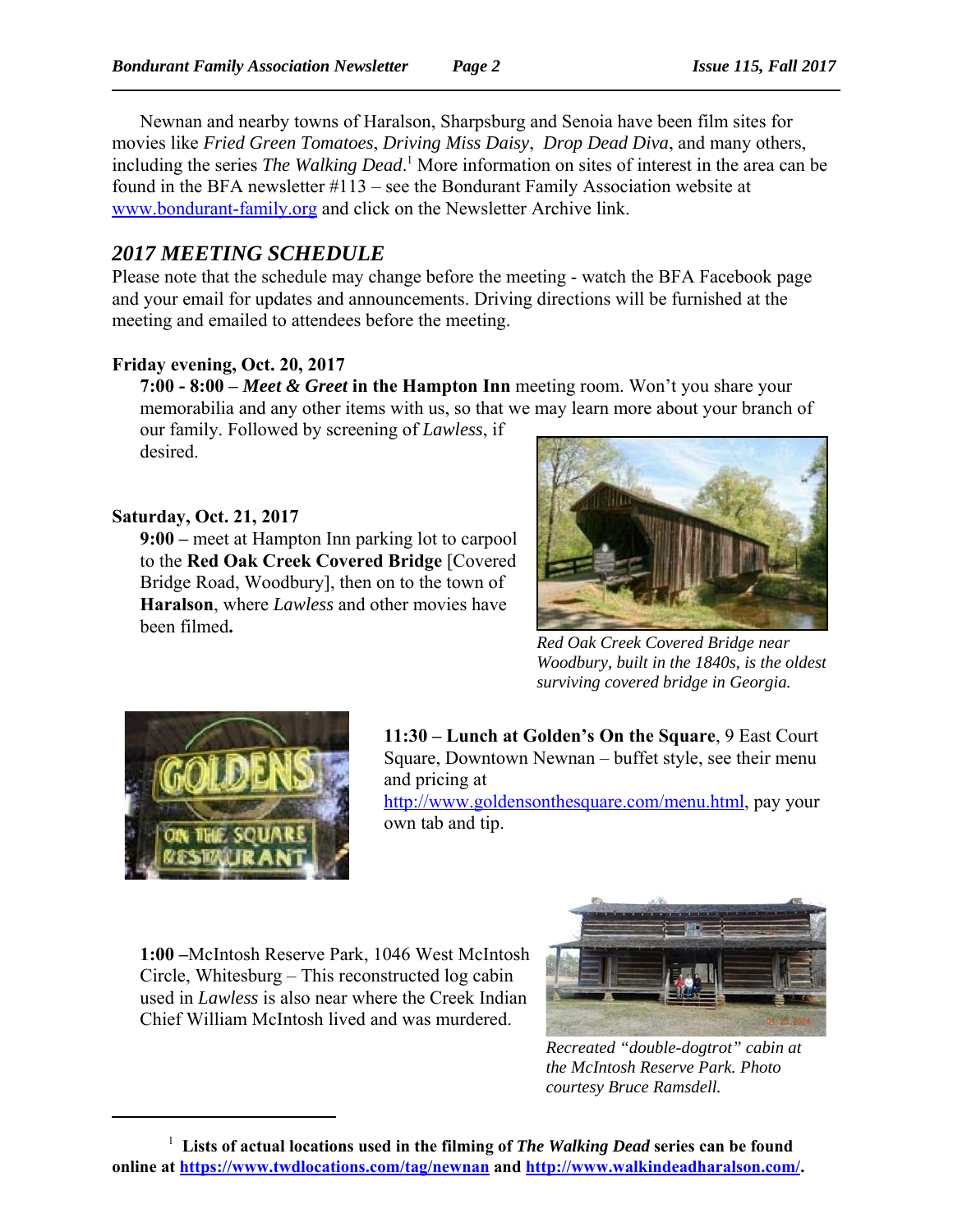

*2017 Meeting location is 25 Lakeshore Drive, Whitesburg, GA – be sure to tour the arboretum before you leave!*

# **2:30 – Meet at Bruce Ramsdell's cabin** – 25

Lakeshore Drive, Whitesburg 3:00 – Annual business meeting, election of officers, followed by special programs prepared by members or invited guests.

- BFA DNA project update.
- other presentations TBA

# **Saturday evening, Oct. 22, 2017**

**5:30 pm – BFA Dinner at Ruby Tuesday**, 1120 Bullsboro Drive (Hwy. 34 East), Newnan – get there early so we can be seated together, if possible. Order *a la carte*, please pay your own tab and tip. See the menu and pricing at https://www.rubytuesday.com/menu/dinner? locationId=4251.



*Ruby Tuesday near Newnan Pavilion, 1120 Bullsboro Drive, Newnan*



# YOU CAN MAKE A DIFFERENCE!

How many organizations have you belonged to where it seems like the same four or five people always get the recognition?? Have you ever wondered why?

Look again – are those same four or five people always at meetings, working on organizational activities, **doing** something for the good of the group??

*Here's your chance to make a difference in YOUR Bondurant Family Association.* You do not have to have been a member of BFA for a



long time – we need some new "blood" (pardon the pun!) to share their expertise and ideas, help us continue to grow the organization, research new areas, meet new friends. How can we get in touch with Bondurant-Bundrant-Bundren-Bundrum-BonDurant (and all the other spellings) descendants to get them interested in learning more about their family history? Another important task is preserving the heritage we do know about, such as maintaining the gravesite of our immigrant ancestor Jean Pierre Bondurant and his wife Ann Tanner Bondurant in Virginia?

**The officers and their duties (from the BFA bylaws) are given below – will your name be in the blank for the next term? See one that you'd like to try?? Let us know! Don't wait to be asked!! Email your editor at ebmayes@windstream.net for more information.**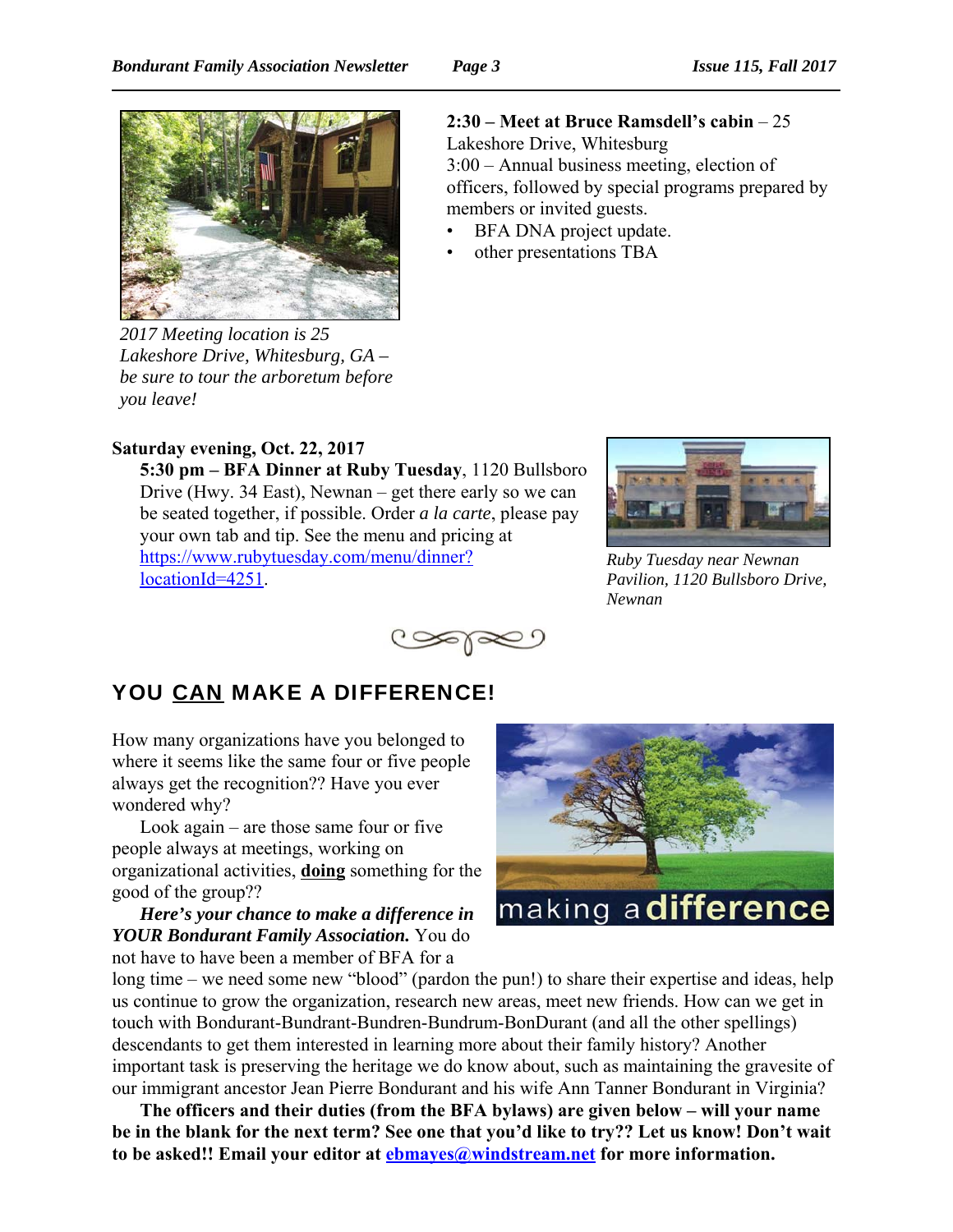**The Executive Board** of the Bondurant Family Association consists of the six officers listed below. The Executive Board meet as necessary (usually the weekend of the annual meeting), and may vote by fax, email or telephone. Decisions shall be made by a majority.

## **1. PRESIDENT** –

- 1.1 Chair the Annual Meeting.
- 1.2 Make meeting arrangements.
- 1.3 Formulate projects or programs that will enhance the activities of BFA.
- 1.4 Serve as chairperson of the Executive Board in decision-making considerations.
- 1.5 Serve as contact for all facets of administration for BFA.
- 1.6 Assign responsibilities to other BFA members to accomplish desired activities.
- **2. VICE PRESIDENT** (or in the case of a couple, co-President)
	- 2.1 Serve on the Executive Board.
	- 2.2 Assume duties of the President if conditions so dictate, or if so assigned by the President.

# **3. RECORDING SECRETARY** – \_\_\_\_\_\_\_\_\_\_\_\_\_\_\_\_\_\_\_\_\_\_\_\_\_\_\_\_\_

- 3.1 Serve on the Executive Board.
- 3.2 Make a record of the minutes of the Annual Meeting for presentation at the next meeting.
- 3.3 Furnish these minutes to the Newsletter Editor for inclusion in the next quarterly issue.

## **4. TREASURER –**

- 4.1 Serve on the Executive Board.
- 4.2 Be responsible for maintaining an accurate accounting of income and expenditures.
- 4.3 Present a financial statement to the Annual Meeting in person or by proxy.
- 4.4 Furnish monetary status and membership roll to the Newsletter Editor as requested.

# **5. NEWSLETTER EDITOR –**

- 5.1 Serve on the Executive Board.
- 5.2 Accept genealogical information for inclusion in the Bondurant database and/or publishing in the newsletter.
- 5.3 Maintain the membership database to compile the membership list for the final newsletter of the year, prepare mailing labels and email list for distribution of quarterly newsletters.
- 5.4 Compile, publish and mail/email the BFA Newsletter quarterly containing articles, Annual Meeting summary, and other information that will be of interest to BFA members.
- **6. WEBMASTER** David W. Bondurant and
	- 6.1 Serve on the Executive Board
	- 6.2 Maintain the BFA website, adding newsletters (PDF format), photos, family stories, other items as contributed by BFA members.
	- 6.3 Update the BFA newsletter database with newsletters (PDF format) as they are issued.
	- 6.4 Coordinate with officers, newsletter editor, etc.

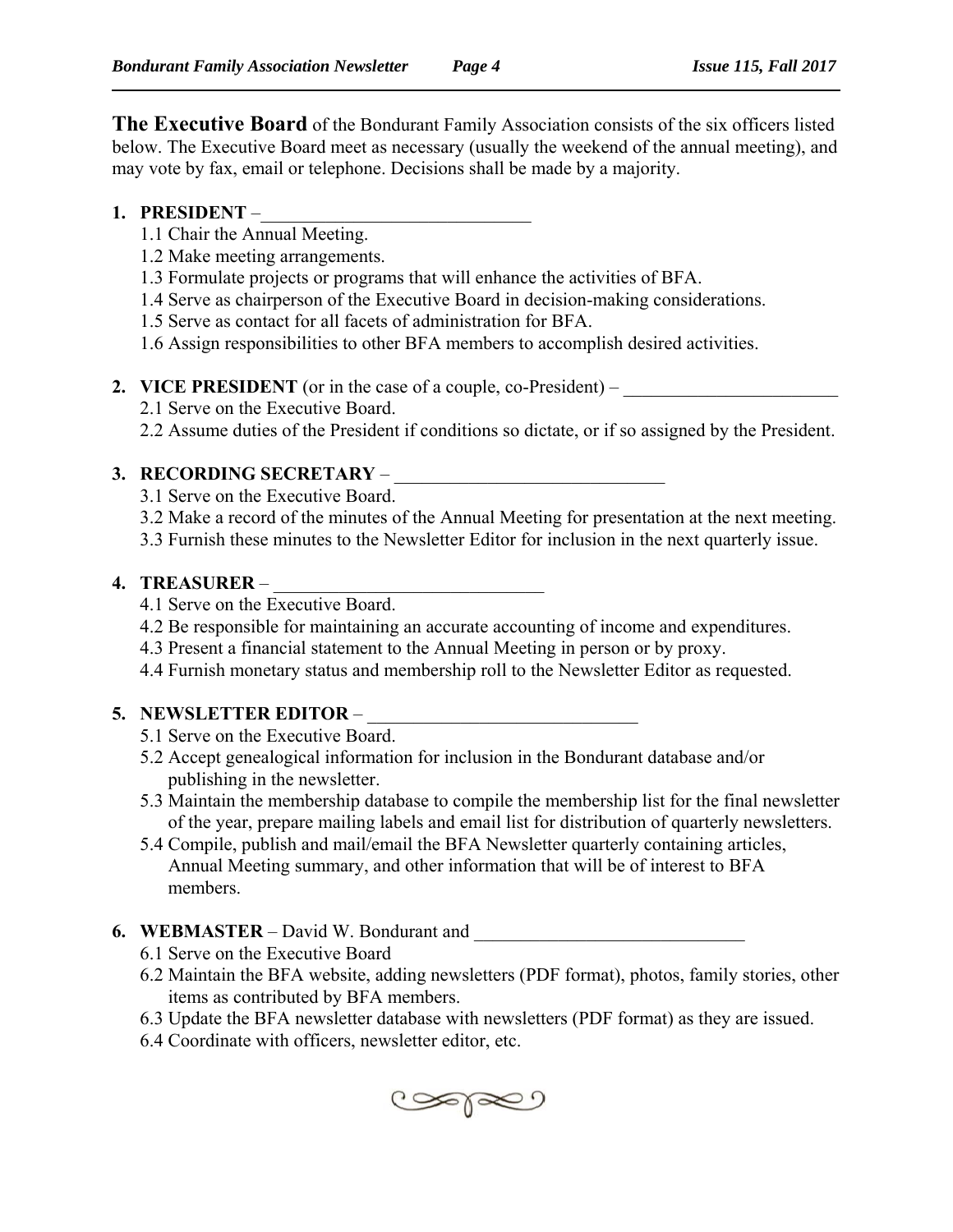**BONDURANT OBITUARIES** found in the newspaper archives from February 24, 2017 to September 15, 2017 on the subscription website www.genealogybank.com and elsewhere, compiled September 15, 2017 by EBM.



### **Paul Donald Bondurant (1934 - 2017)**

Paul Bondurant was born August 20, 1934, in Columbus, Ohio, to Grace (Pinkney) and Thomas Bondurant. Paul was the second of 15 children born to this union. As a young man Paul served in the United States Air Force. After completing his service he met the love of his life, Eleanor "Baby Love" Bailey Bondurant. Paul and Eleanor married on February 24, 1957. This love would last 49 wonderful years. Paul and Eleanor were blessed with three strong men, Paul Jr., Anthony and Norman; four grandchildren, Crystal, Ciara, Chanelle and AJ; and two great grandchildren, Isabelle and Zavyn.

Paul and his family resided for many years in Cleveland, Ohio, where he served as Post Master for several years until retirement and moved back to Columbus, Ohio. Paul was well known for being very athletic and adventurous.

He participated in playing, overseas in Europe for soccer; along with other activities such as playing football and taking risk skiing down mountains.

Paul is preceded in death by his wife, Eleanor Bondurant; parents, Grace (Pinkney) and Thomas Bondurant; brothers, Ronald and Leroy (Vivian) Bondurant; sisters, Roberta Bondurant, Pauline Harper, Kathy Cohran and Barbara Bondurant.

Paul leaves to cherish his memory, his devoted children, Paul Jr., Anthony (Letricia) and Norman; grandchildren, Crystal (Steve), Ciara, Chanelle and AJ; great grandchildren, Isabelle and Zavyn; brothers, David (Lydia), William Richard (Wanda), Rev. John Timothy (Leisia) and Johnathan Thomas (Sherry) Bondurant; sisters, Geraldine Clanton, Patty (Charles) Harris, Carmen (Charles) Hill, Linda (Greg) Morris and June Evelyn ( Pastor Edward) Black; brother-in-law, Louis Harper; sister-in-law, Charlene Bondurant and a host of nieces, nephews, other relatives and friends.

Visitation 10:00 a.m., funeral 11:00 a.m., Tuesday September 12, 2017 at Marlan Gary Funeral Home, The Chapel of Peace East, 5456 E. Livingston Ave., Columbus, OH 43211. Interment at Forest Lawn Memorial Gardens in Columbus, OH.

http://www.thechapelofpeace.com/paul-bondurant/ *The Columbus (OH) Dispatch* - September 10, 2017

*[Editor's Note: Paul died on 6 Sep 2017. He was the son of Thomas Junius Bondurant (1911-1997) and his first wife Grace Eurith Pinckney (1913-1967). Paul's wife was ELNORA Bailey Bondurant, not Eleanor. She was born 8 Aug 1938 and died 14 Jan 2009 in Columbus, Ohio. She was the daughter of Matthew and Hattie Mae Hairston Bailey. From Find-a-Grave Memorial #50616514 & BFA newsletter #85, Winter 2010.]*



### **Gary Bondurant (1944-2017)**

Gary E. Bondurant, 73, of Henderson, passed away July 9, 2017. He was born Jan. 25, 1944, in Hollywood, California, to Sumner (Sud) and Elizabeth Henry Bondurant. Gary was a lifetime resident of Henderson. He graduated from Basic High School in 1962 and went on to serve honorably in the U.S. Navy during the Vietnam War. Gary was a Journeyman Wireman through the IBEW Local 357.

Gary was preceded in death by his parents; and brother, David. He is survived by his wife, of 37 years, Audry; sons, Tim, Philip (Jolie), Jonathan, Mike (Elizabeth), Jay (Christi) and Jeff (Stacey); daughters, Lori McCoy (Brandon) and Pam Schollian; 17 grandchildren; 11 great-grandchildren; sisters-in-law, Aleta Bondurant, Vicki Bolding (Mike) and Connie Davidson;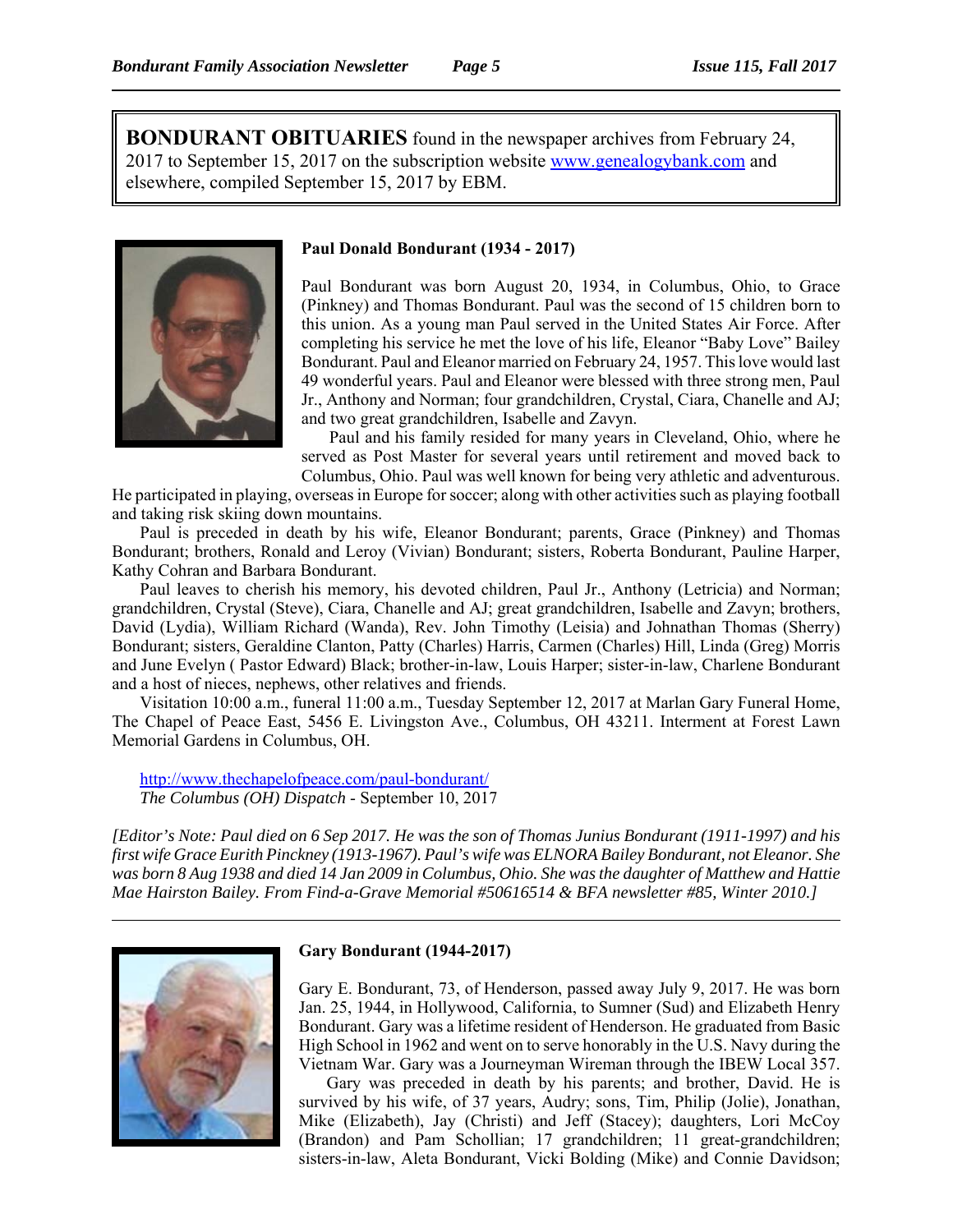former wife, Sondra Lee; and several nieces, nephews and cousins. Per Gary's wishes, there will be no services.

*Las Vegas (NV) Review-Journal* - July 14, 2017



#### **Norman Odell Bondurant** (1928-2017)

Norman Odell Bondurant, 88, of Forest, VA, passed away on Saturday, June 3, 2017. He was the husband of the late Anna Evelyn Bondurant (1923-2013). Born in Campbell County, Virginia, on July 12, 1928, he was a son of the late Walter Ernest and Margie Arthur Bondurant. He served in the U.S. Navy for 32 years and retired as a Chief Petty Officer; served three tours in Vietnam and a member of Forest Road United Methodist Church.

He is survived by a daughter, Norma Jean Hutson and her husband, Arthur, of Jacksonville, Fla.; a son, Walter Ernest Bondurant and his wife, Cheryl, of Orange Park, Fla.; two grandchildren, Allie Michelle and Evan Christian; and a great- granddaughter, Presleigh Layne. A graveside funeral service will be conducted 10 a.m., Wednesday, June 7, 2017, at Virginia Memorial Park by the

Rev. Reay Buchanan with military honors provided by American Legion Post 16. Those wishing to make memorial contributions, please consider American Heart Association or your local American Legion/VFW. Heritage Funeral Service and Crematory, (434) 239-2405, is assisting the family. Memories and thoughts may be shared with the family at www.heritagefuneralandcremation.com.

http://www.heritagefuneralandcremation.com/obituaries/Norman-Odell-Bondurant *The News & Advance* (Lynchburg, VA) - Sunday, June 4, 2017; Monday, June 5, 2017

### **Harvey Hugh Bondurant (1930-2017)**

Harvey Hugh Bondurant, 86, died in Bakersfield, CA, on June 3, 2017. He was always helpful, full of sound advice, good husband and father, man of many talents, hard worker, purveyor of puns. He died from Alzheimer's and Lewy Body Dementia with his family present. His memorial service will be held at the First United Methodist Church, 4600 Stockdale Highway, Bakersfield, June 24, at 10:30 AM. In lieu of flowers, donations may be made to the ADAKC or the Alzheimer's Association. Mission Family Mortuary.

*The Bakersfield Californian* (CA) - June 7 & June 8, 2017

*[Editor's Note: From Find-a-Grave Memorial #181021680, he was born 3 Nov 1930 and served in the U.S. Navy in the Korean War. He was buried in the Bakersfield National Cemetery, Arvin, Kern Co., CA.]*



## **Rebecca Katherine Bondurant Lynch** (1920-2017)

Rebecca Katherine (Bondurant) Lynch passed away peacefully in her home, at the age of 97, on Saturday, June 3, 2017, in Alexandria, Va. She is survived by her children, Patricia (Dominique), Ruth (Donald), and Jack (Karen), along with 11 grandchildren and 14 great-grandchildren. She is preceded in death by her husband, Charles "Charlie" Vernon Lynch Sr. and her son, Charles "Chuck" Vernon Lynch Jr. Known as "Becky" to friends and "Nana" to many, she was born on April 25, 1920, in Damascus, Va. She grew up in Southwest Virginia and graduated from Emory & Henry College, where she met Charlie while studying to be an English teacher. After becoming engaged to be married, Charlie was deployed to the South Pacific in World War II as an officer in the United States Navy, and Becky decoded Japanese messages for the United States Army's Signal Intelligence Service in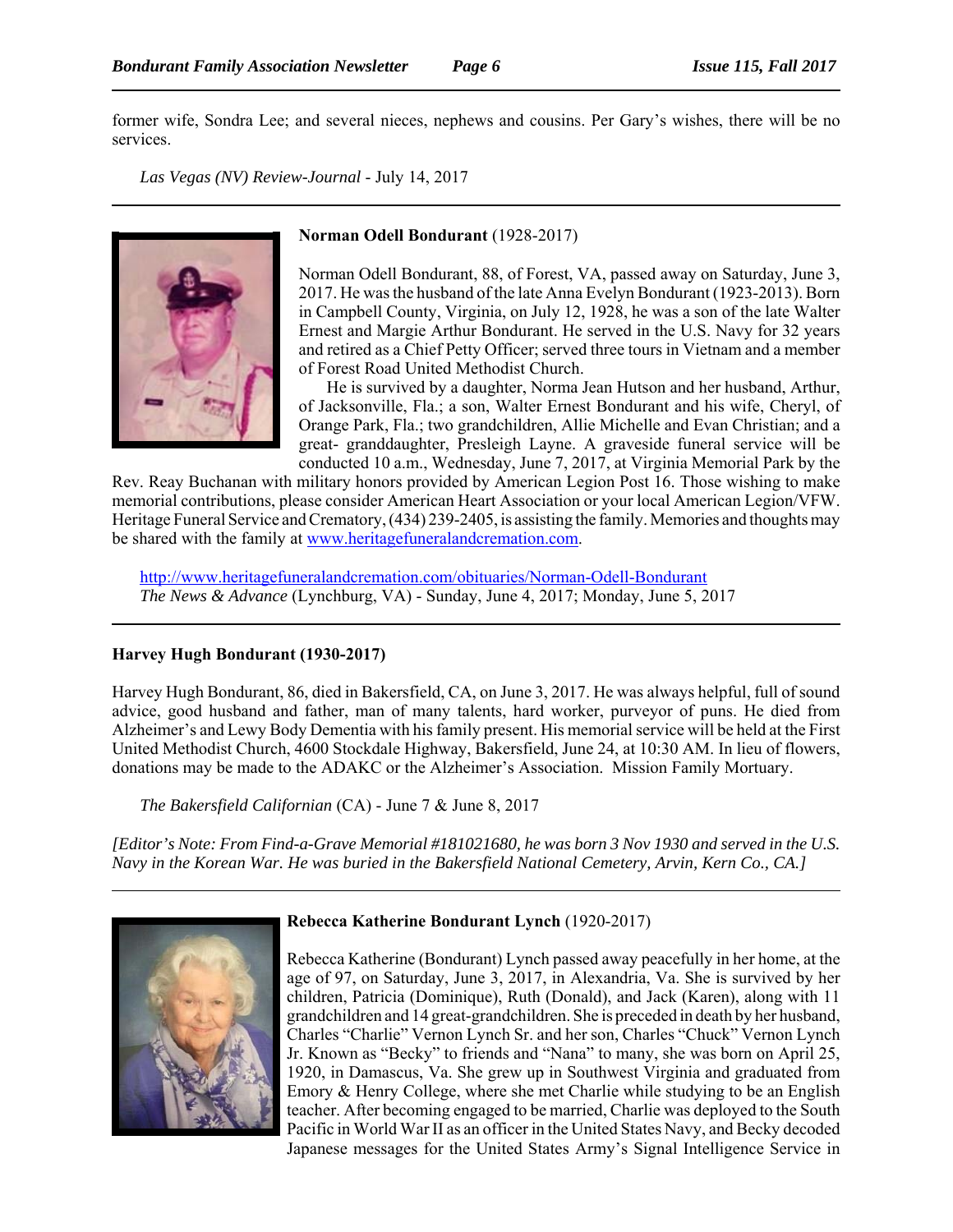Arlington, Va. Upon his return on leave stateside (and the war ending), they wed on August 19,1945, at the Methodist church in Abingdon, Va.

Charlie and Becky moved to the Annandale area in 1946 where they started a family and Charlie worked in the growing Lynch family real estate business, which soon included developing a good portion of the original family farm into the Pinecrest subdivision. In 1953, they built their own home on a picturesque Pinecrest lot at the corner of Elmdale Road and Old Columbia Pike, where they would raise their four children. By 1957, Charlie developed what remained of the family farm into Pinecrest Golf Center, one of the first public courses in Virginia.

With Charlie's siblings also having settling down around the family farm, a growing extended family and community involvement made for a fulfilling life in the Pinecrest area. They actively supported Annandale United Methodist Church, where Becky was a 71 year member and served on the Mission and Parsonage Committees for many years. She was also the last living charter member of the Annandale Woman's Club (federated in 1953).

Becky and Charlie also actively supported their alma mater, Emory & Henry, with yearly trips to homecoming always a top priority (Becky missing only two since graduating in 1941). Over the years, they gave liberally to  $E \& H$ , which included contributing to academic scholarships as well as building and endowing "Lynch Links," a 9-hole golf course on campus.

His love of golf and her love of warm weather made spending the winter in South Florida a natural decision. With a beautiful view of the Atlantic and the inlet to Port Everglades in Ft. Lauderdale, their condo became a favorite spot for hosting many beloved family and friends for over 40 years. Even during her most recent trip in 2017, Becky enjoyed laughing with company on the balcony while watching the parade of cruise ships passing below. Having received loving care and support from her family, she definitely enjoyed her sunset years.

Becky cherished her relationships with God, her family, and her many longtime friends. Known for her gracious, nurturing, and generous manner, she was an incredible wife, mother, Nana, sister, Aunt, "neighborhood mom," and friend.

Family and friends will gather for visitation on Friday, June 16, 2017, from 5 until 8 p.m. at Demaine Funeral Home, 5308 Backlick Rd, Springfield, VA 22151. A memorial service and interment will be held at 10 a.m. on Saturday, June 17, 2017, at the Annandale United Methodist Church.

If you would like to give in memory of Mom, you may designate gifting to The Charles V. and Rebecca Bondurant Lynch Scholarship fund at Emory & Henry, which was set up in 1990 to honor Dad and Mom and helps provide worthy students with access to a quality, liberal arts education: www.ehc.edu/alumni-andfriends/giving/give/tw on the donation page, select "Other" under "Designation," and enter The Charles V. and Rebecca Bondurant Lynch Scholarship. We appreciate your love for our Mom and all her family.

*Bristol Herald Courier* (VA) - Sunday, June 11, 2017

*[Editor's Note: Becky and her brothers Jim and Jack were members of the Bondurant tour to Genolhac, France, in August 1993 to place the marker on the birthplace of Jean Pierre Bondurant. See BFA newsletters #18 and #20 in the newsletter archives on the BFA webpage - www.bondurant-family.org - for more details about this landmark event.* 



#### **Margaret Fortescue Bondurant** (1930 - 2017)

Davidson, NC – Margaret "Peg" Ann Fortescue Bondurant passed away on March 3, 2017 at The Pines at Davidson. Peg was born July 14, 1930 in East Orange, New Jersey to the late Clarence Brockliss and Laura Meeteer Fortescue. In 1936, the family moved to Livingston, New Jersey and in 1945 to Sea Girt, New Jersey. Both homes had large lawns and Peg developed a lifelong love for the outdoors and physical exercise.

Peg attended Russell Sage College in Troy, NY graduating in 1952 with a combined Bachelors of Arts in History and Economics. She wrote a political column in The Quill, the school newspaper. Her classmates called her the "Senator" and spoke of her as having the "Spirit of a Thoroughbred."

After returning from Europe Peg lived in New York City and worked as an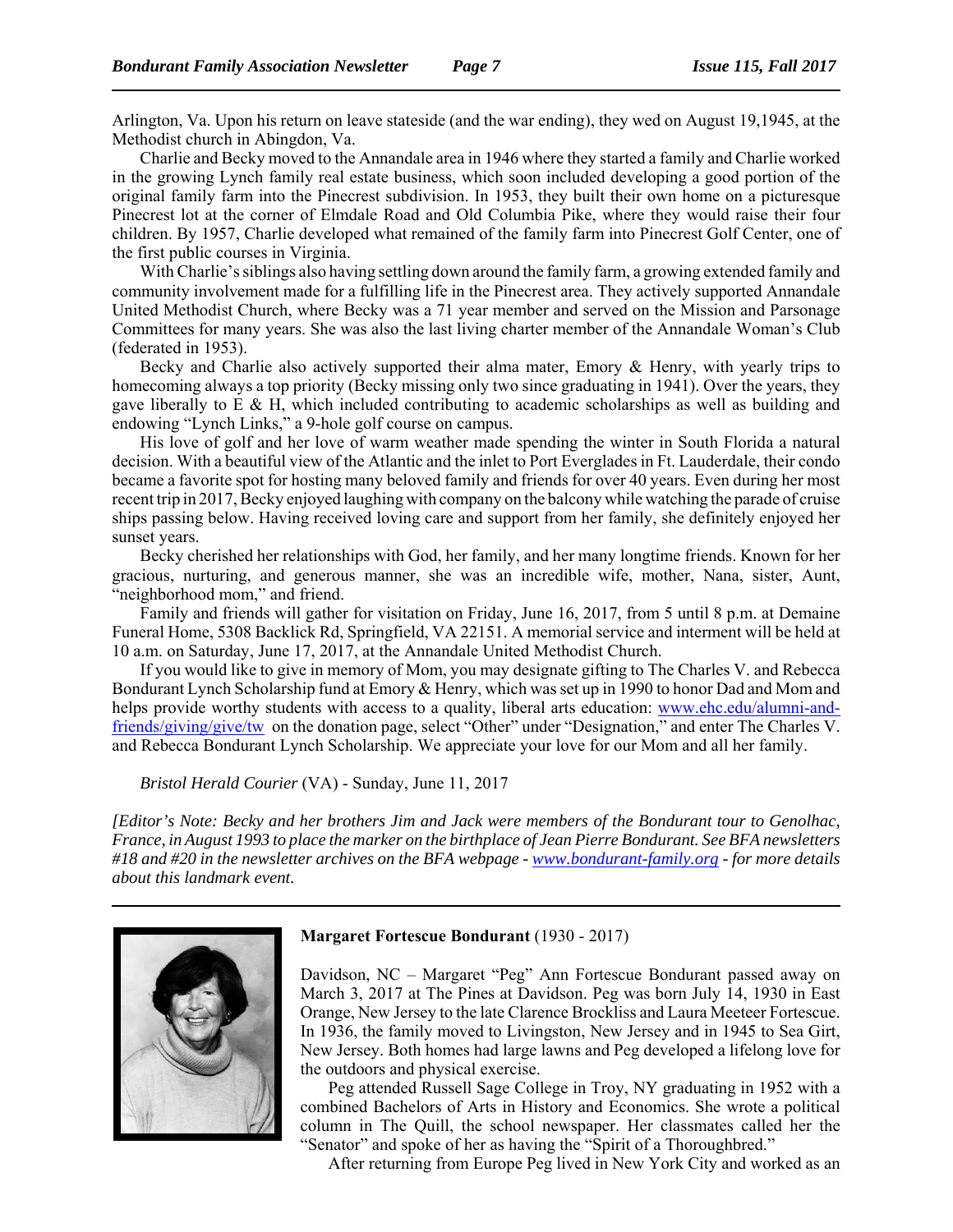Assistant Buyer at Best and Company. During the years she raised her family she lived in Dayton, OH, Concord, MA, Indianapolis, IN, Bethesda, MD, Loundonville, NY and Chapel Hill, NC. In 1991, Peg moved to Fearrington Village in Pittsboro, NC and in 2012 moved to Davidson, NC.

Peg had a strong passion for community service and she volunteered hours of her time in every one of her many homes. In Dayton at Wright Paterson Airforce Base, Peg served as the Girl Scout Day Camp Director. While living in Loundonville, NY, Peg served on the Board of the Albany YWCA from 1967-1979 and as the Board President from 1978 to 1979. During this time, she helped start a rape crisis center, a day care center and a program to help women into non-traditional jobs. In Chapel Hill, Peg was one of the founding board members of Planned Parenthood and she served on the Volunteer Association for the UNC Hospitals for sixteen years and as its President for one. She was recognized for providing over 6,000 hours of service to UNC Hospitals.

A loyal Tar Heel supporter, Peg had a deep love for Chapel Hill, the University, football games and most of all UNC basketball. She had a passion for politics, and a quirky sense of humor. She was a fighter against sexism and racism.

Peg was pre-deceased by her brother Herbert Meeteer Fortescue who died serving his country in 1945. She is survived by her sister Laura Elizabeth (Betty) Fortescue Doyle of Sewickley, PA, and three children, Stuart Fortescue Bondurant (Lisa) of Atlanta, GA, Margaret Lynn Bondurant (Gary Derr) of Danby, VT and Nancy Vance Bondurant (Mario Belloni) of Davidson, NC. She is also survived by five grandchildren whom she loved dearly, Will, Ben, Beth and James ("Bear") Bondurant, and Emmy Belloni.

A memorial service was held at Davidson College Presbyterian Church in the Lingle Chapel on Friday, March 10, 2017. In lieu of flowers, Peg requested contributions to Planned Parenthood- Charlotte Health Center, 4822 Albemarle Road, Charlotte, NC 28205 or Davidson College Presbyterian Church, P.O. Box 337, Davidson, NC 28036. Raymer-Kepner Funeral Home is assisting the family. Please share online condolences at www.raymerfh.com.

http://www.raymerfh.com/memsol.cgi?user\_id=1930541 *The Charlotte Observer* (NC) - Wednesday, March 8, 2017 *The News & Observer* (Raleigh, NC) - Sunday, March 12, 2017



**Rebecca Leigh Mendelson Bondurant**

May 8, 1944 - March 18, 2017

Rebecca Leigh Mendelson Bondurant, 72, of Moseley, peacefully passed away at her home Saturday March 18th, 2017. She was preceded in death by her husband of 43 years Frank M. "Frankie" Bondurant, Sr; her parents, Howard & Gladys Mendelson; sister, Martha & brother in law Buck Buchanan. She is survived by her three children, Amy Goecker (Doug), Frank M. "Chip" Bondurant (Audrey), & Jamie M. Bondurant; granddaughters, Jessica, Molly & Sadie; sister, Ellen Mendelson; niece, Vera Buchanan; great-nephews, Brady & Taylor Coleman.

Mom worked at Safeway in Brandermill, Lowe's, Hechts, and ultimately retired from Home Depot. Mom was definitely a people person, she never seemed to meet a stranger. She loved spending time with her family & friends. She was an avid kayaker, spending time on the water, or taking a quick trip to New Point Comfort Lighthouse in Mathews was one of her favorite things to do. She was also proud to be a 10 year Breast Cancer Survivor, she fought like no other! We would like to thank, Dr Gonzales, Karen & the team of nurses at Thomas Johns that helped our family during Mom's last battle.

The family will receive friends 2-4 & 6-8 pm Wednesday, March 22nd at the Huguenot Chapel of Woody Funeral Home, 1020 Huguenot Road. Graveside service will be held at 11am Thursday March 23rd, Westhampton Memorial Park. In lieu of flowers, please make donations to the American Cancer Society.

http://woody-huguenot-chapel.tributes.com/dignitymemorial/obituary/Rebecca-Leigh-Mendelson-Bondurant-104585769 *Richmond Times-Dispatch* (VA) - Tuesday, March 21, 2017; Wednesday, March 22, 2017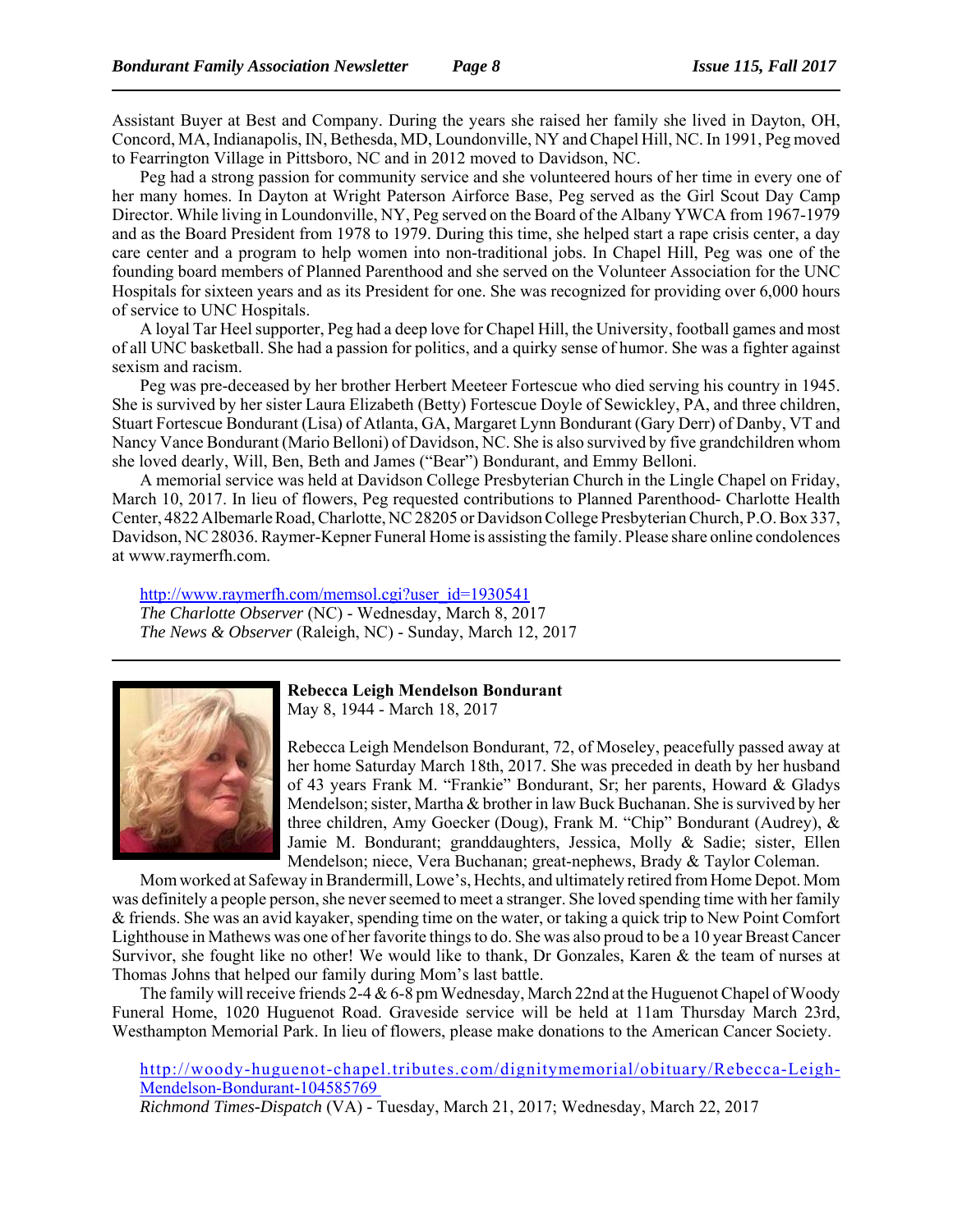

## **Margaret Montgomery Bondurant (1925-2017)**

Margaret Montgomery Bondurant died on April 10, 2017 in Little Rock, AR. She was the daughter of John W. and Zula Thompson Montgomery. She was preceded in death by her husband, Mason, who passed away November 9, 2015; her parents and her brother, John. Margaret was born on November 1, 1925 in Albany, Georgia.

She spent her early years in Hartselle, Alabama where she went through all of her school years. She received a BA from Howard College (now Samford University) in Birmingham. Margaret met her future husband, Mason Bondurant and they were married on June 4, 1946. Mason was in Southwestern Seminary

in Fort Worth, Texas. She continued her education earning an MRE. Together they worked at small churches in Oklahoma. When the Korean Conflict began, Mason joined the Army, as a chaplain and Margaret moved back to Hartselle. When Mason came back from Korea, he was stationed at Fort Chaffee, Arkansas. He accepted the pastorate at Trinity Baptist Church. Margaret was always the consummate preacher's wife. She worked with the youth of the church and sang in the choir. In 1962, Mason accepted the pastorate at First Baptist Church in Dumas. When they lived in Dumas, Margaret began teaching school. During the summers she would travel to Monticello to take classes to qualify for different subjects. She taught many courses in Dumas and Tillar. She always continued to be very active in the church. In 1970, they went to First Baptist Church in Jacksonville. She taught in the Pulaski County School System. When Mason resigned from First Baptist Church they applied to be missionaries. This had been a lifelong dream for Margaret. They served together in Ecuador and Venezuela. When those assignments were over, they accepted another one in Senegal, West Africa. After their return from Africa, they worked on their garden and served in many central Arkansas churches. Margaret took up the art of hand quilting and it became a passion as her children married and had children. She was a loving wife and mother and never had a bad word to say, because she always saw the best in everyone.

She is survived by her four children, Paula Melody (Steve), John Bondurant (Debbie), Philip Bondurant (Amanda) and Joanna Wilson (Steve); nine grandchildren, Meredith-Melody Hubbell (Andrew), Isaac Bondurant (Jennifer), Hannah Bondurant, Daniel Bondurant, Paul Bondurant, Samuel Bondurant, Sarah Bondurant, Alicia Birmingham (Patrick) and Zak Wilson; seven great-grandchildren, Emma and Evelyn Hubbell, Jonathan, Caleb, and David Bondurant, Ray and Meara Birmingham. Each and every one had a quilt made for them.

Visitation will be 6-8 p.m., Friday, April 14, 2017 at Roller-Chenal Funeral Home, 13801 Chenal Parkway, Little Rock, Arkansas 7211, (501) 224-8300. Funeral service will be 1 p.m. on Saturday, April 15, 2017 at the funeral home. Burial will follow at Chapel Hill Memorial Park in Jacksonville, Arkansas.

Memorials may be made to Immanuel Baptist Church, 501 N. Shackleford, Little Rock, Arkansas 72211. Online guestbook: www. rollerfuneralhomes.comchenal. JOYCE ANN BUCHANAN, 82, of Jacksonville, passed away on April 10, 2017. She was born on February 11, 1935 in Joplin, Missouri to the late Elwood and Ruth (Roper) Johnson. Besides her parents, she was preceded in death by her husband; George Felix Buchanan Sr.; and one daughter, Ruth J. Buchanan. Joyce was a loving mother and grandmother.

Survivors include her son, George Felix Buchanan, Jr.; two grandchildren, Angela Buchanan, Jamie (Buchanan) Jordan; one great-grandchild, Sammie Jordan, III; two brothers, Edward L. Johnson and Harold R. Johnson.

Graveside service will be 10 a.m., Friday, April 14, 2017 at Stanfill Baptist Church Cemetery. A visitation will be from 6 p.m. until 8 p.m., Thursday, April 13, 2017 at Moore's Jacksonville Funeral Home & Crematory (501) 982-2136. Sign online guestbook at www.mooresjacksonvillefuneralhome.com.

http://www.rollerfuneralhomes.com/services.asp?page=odetail&id=44791&locid=17 *Arkansas Democrat-Gazette* (Little Rock, AR) - April 12, 2017 *Times Record* (Fort Smith, AR) - April 12, 2017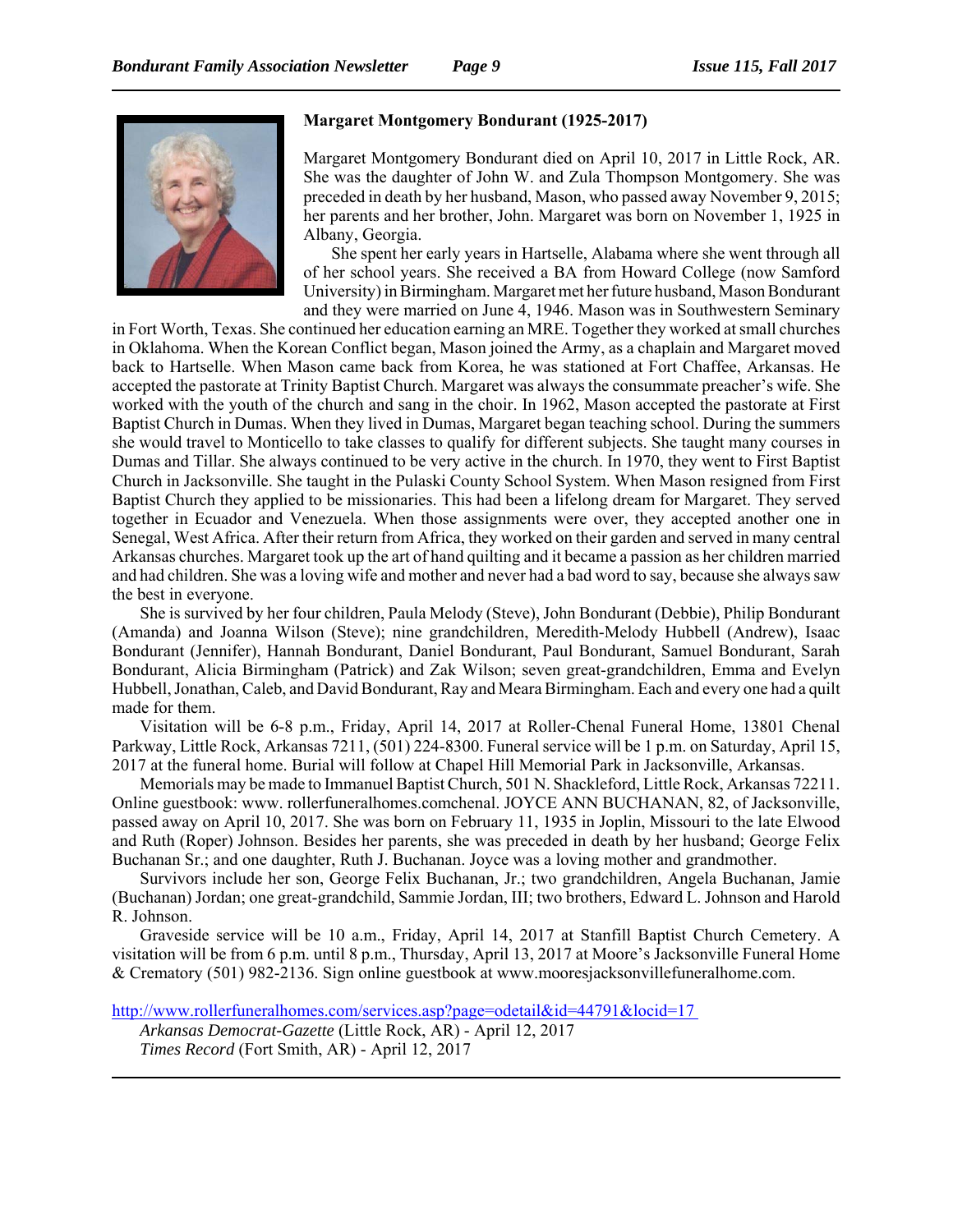

### **Julian Bondurant Phillips, Jr.** (1976-2017)

Memphis, TN – Julian Bondurant "Bond" Phillips Jr. was born December 9, 1976 and passed away on Friday, April 14, 2017 in Memphis, Tennessee. He was a beloved son of Lorol Matthews "Sisty" Phillips and the late Julian Bondurant Phillips, Sr. He was preceded in death by his grandparents Mr. and Mrs. Harry J. Phillips, Sr. and Mr. and Mrs. John G. Matthews.

Bond was a gentle, kind and generous soul who will be lovingly remembered by his sister, Price Phillips Massey (Shawn) and brothers, Andrew Chilton Phillips (Maggie) and Jack Matthews Phillips (Abby) and his nieces and

nephews, Virginia Phillips, Andrew Phillips Jr., Louise Phillips, Matthew Massey, Johnson Phillips, Beasley Phillips and his large extended family.

Bond attended Presbyterian Day School, Grace Saint Luke's Episcopal School, Memphis University School, and the University of Alabama. He trained and graduated with Honors from the Culinary Institute of America in Hyde Park, New York. After graduating, he went on to work for the Marriott Hotel Corporation in New Orleans, a city he grew to love. He was an excellent chef who loved to share his creations with all he knew and loved.

He was a world traveler who lived in Memphis, New York, New Orleans, Aspen, and Thailand. His travels took him all throughout North America, Central America, South America, Europe, and Asia and he met and made more friends than one could count.

Bond had a passion for the outdoors, instilled at an early age, hunting with his grandfather, father, uncles, brothers, cousins and nephews in duck blinds throughout the Mississippi flyway. While living in Thailand, he became a Dive Master/Instructor and his passion for exploring the ocean was shared with all his students. He loved Horseshoe Lake where he fished, boated and cooked for and with family and friends. A 4A All-State football player himself at MUS, Bond, like his Dad, was a passionate Alabama Crimson Tide football fan. He never missed a game even while living in Thailand. Roll Tide!

We will celebrate Bond's life on Thursday, April 20, 2017 at 5:30pm in Memphis, Tennessee at the Brooks Museum with a reception following. In lieu of flowers, please send donations to the Church Health's Training Kitchen (formally the Church Health Center) or The Boys and Girls Club of Memphis' Technical Training Center.

http://www.canalefuneraldirectors.com/obituaries/Julian-Phillips-4/#!/Obituary *The Commercial Appeal* (Memphis, TN) - Wednesday, April 19, 2017



#### **Nona Bondurant Bowman** (1932-2017)

Nona Clair Bondurant Bowman passed away peacefully and quickly on May 18, 2017, with her family by her side. After a fall in the lobby of the Mary Deal theater [Los Alamos, NM] on May 17, she apparently suffered a severe concussion and never regained consciousness. Her passing ended a two-year period of serious intermittent illnesses. Nona is survived by her husband, Charles Daniel Bowman; her son, David Carlton Bowman of Farmington, NM; and her daughter, Brenda Herbert with her husband Patrick Herbert of Raleigh, NC, and their children, Lindsey and Parker.

Nona was born Nona Clair Bondurant on Nov. 21, 1932, in Kirksville, Missouri, to Carl and Louise (Cardwell) Bondurant and was their only child. The family moved back to Virginia when she was five; she grew up in Roanoke, VA,

and graduated from Radford College in 1955 with her degree in elementary education. Nona met Charlie in her senior year, and they married in 1956. They moved to Durham, NC, and she began her teaching career there while Charlie was in graduate school at Duke University. They lived there for five years where she did graduate work in the summers at Duke University and was offered the position of Elementary Education Supervisor for the Durham City School System. She was the first person to cross a picket line inside a department store to have her purchases checked by an African-American clerk, who, with tears in her eyes, thanked her. She also developed her lifelong love of ACC basketball and never missed a Duke home game.

When Charlie finished school, they decided that they wanted to see more of the world, and so they moved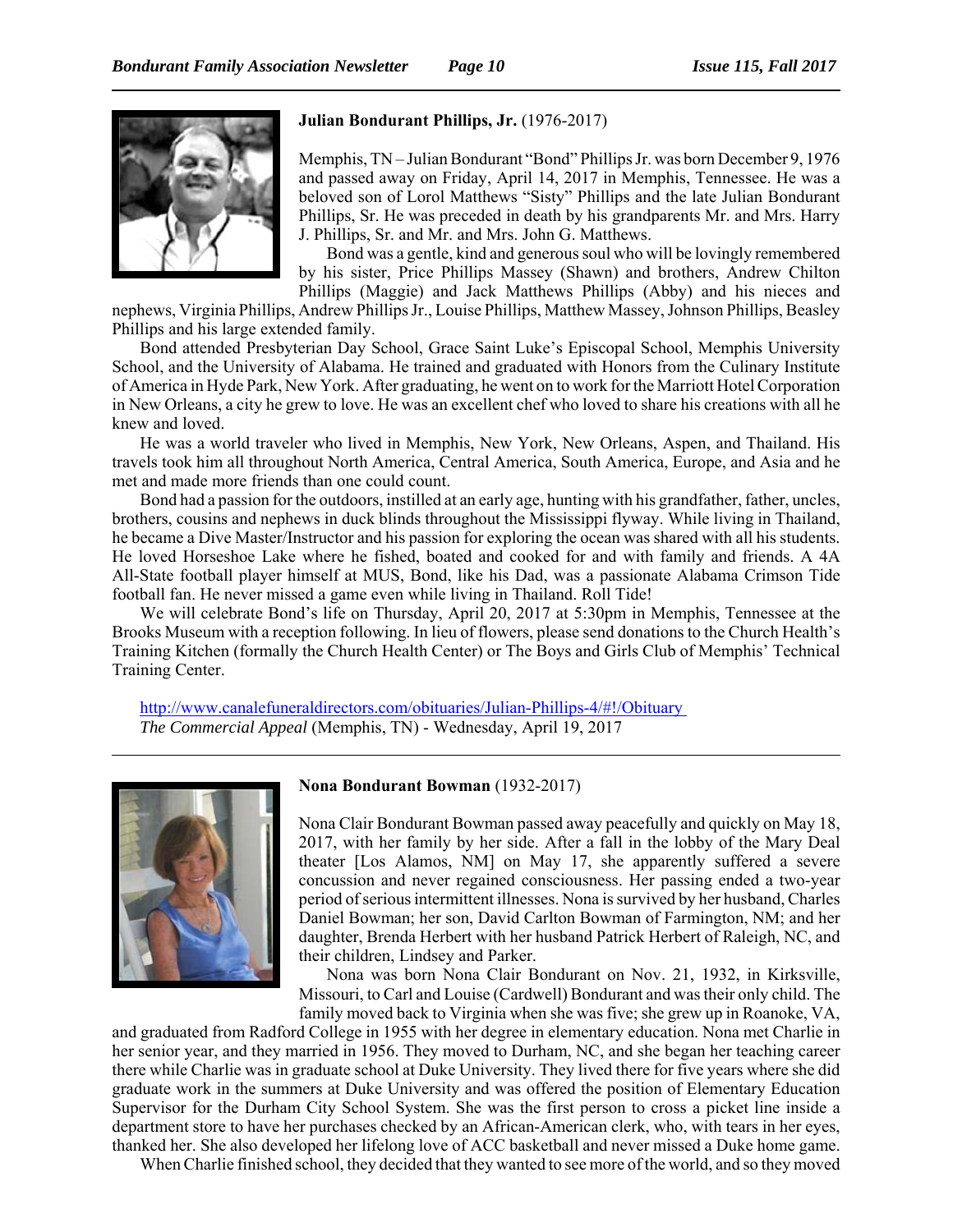to Livermore, CA, in 1961. Nona continued her teaching in a segregated Hispanic school in Livermore, noting the admiration of Californians for those who traveled to the South in support of ending segregation there while ignoring it in their home town. She taught until the arrival of their children, Brenda and David, and found time for civic activity and teaching reading in her home. She also was a part time church secretary and helped to relaunch the United Methodist Church in Livermore. Biking and hiking became her favorite sports with Yosemite being her favorite spot for both. She was elected to the Livermore School Board in 1968 and played a key role in preventing the sprawl of the San Francisco Bay Area into the Livermore Valley and the inevitable school overload from unlimited development.

Family responsibilities for both Nona and Charlie in Virginia and a new job for Charlie took them to Gaithersburg, MD, in 1972. While raising her family she found time for part time teaching of remedial reading to employees of the National Institute of Health and the National Bureau of Standards, and later teaching reading in the Gaithersburg Public School System. She also found time to support the local school with fundraising by organizing the local horse shows. Tennis became her favorite support.

Charlie's career brought them to Los Alamos in 1982 with Brenda entering college, David entering high school, and Nona teaching reading in Larragoite school in Santa Fe. She was told by the school secretary on the first day, "I'm glad you're here but don't try to change anything." But her principal integrated her into a program with three other teachers, and this was one of her most rewarding experiences in teaching because the principal wanted to change a lot of things, and he succeeded.

The commute to Santa Fe was long, and so after about four years, she was hired into the Los Alamos Schools as a teacher of the gifted. The family had joined the Los Alamos United Church, and she partnered with another member to lead the church education program. She also joined the board of Casa Mesita and helped oversee its operation until state law forced the abandonment of such homes for teenage girls. Soon after came an appointment to the county's Art in Public Places Board that placed the sculpture garden around the pond and art in several other public spaces. This and other civic activity led to a successful run for County Council, where she served from 2002 to 2010. During her two terms she worked to clean up the town's neighborhoods, rebuild the county infrastructure, improve recreation opportunities, and strengthen the schools.

Nona traveled broadly with Charlie, including visits and vacations with her grandchildren, Lindsey and Parker. She visited her farm in Virginia throughout her life, transformed it into a delightful place, and considered it a reference point as she moved around the U.S. Nona enjoyed everywhere she lived, but she lived 35 years in Los Alamos and probably loved it the best, as this is where she wanted to be in her senior years. She had lived a full life and did not fear her passing. She left us quietly and is now in a better place. Her memorial service will be held at the United Church of Los Alamos on June 17 at 10:30 AM, with ashes interred at the Bethlehem Church of the Brethren Cemetery in Franklin County, VA.

*Los Alamos Monitor* (NM) - Tuesday, May 30, 2017 *The Roanoke Times* (VA) - Tuesday, May 30, 2017

#### **Glendon Mayes Watkins (1925-2017)**

Glendon Mayes Watkins, of Church Road, Va., passed away on Wednesday, March 22, 2017, at the age of 91 after several years of declining health. Glendon was a career farmer and lived his whole life on the family farm where he was born July 9, 1925, to Florence Reams and Berkley Farmer Watkins. During his senior year at Midway High School, he was honored as a 4-H all-star and later he was recognized as Outstanding Young Farmer of 1960 by the Petersburg Junior Chamber of Commerce. He served as a board member of the Appomattox River Soil and Water Conservation District and was a former member of the Ford Volunteer Fire Department. He was active in the Wilson-Hebron-Ford Ruritan Club and was a life-long member of Trinity United Methodist Church. In addition to his parents, he was predeceased by his sister, Lizzie Belle Watkins Elder; and brothers, Marvin Sidney Watkins and Berkley Franklin Watkins.

He is survived by his wife of 68 years, Louise Wilson Watkins; and his son, Robert Wayne Watkins, both of Church Road; daughter, Shirley W. Seaborn (Tom) of Midlothian; grandchildren, Scott Seaborn (Dianne) of Glen Allen, Stacie Seaborn Haaga (Matt) of Winchester, and Stephanie Seaborn Denholm (Kyle) of Richmond; seven great-grandchildren, Mary Alex Seaborn, Eleanor Seaborn, Jacob Haaga, Dagny Haaga, Theodore Haaga, Mackenzie Denholm, and Hailey Denholm. He is also survived by his sister, Nancie Watkins Eure of Newport News.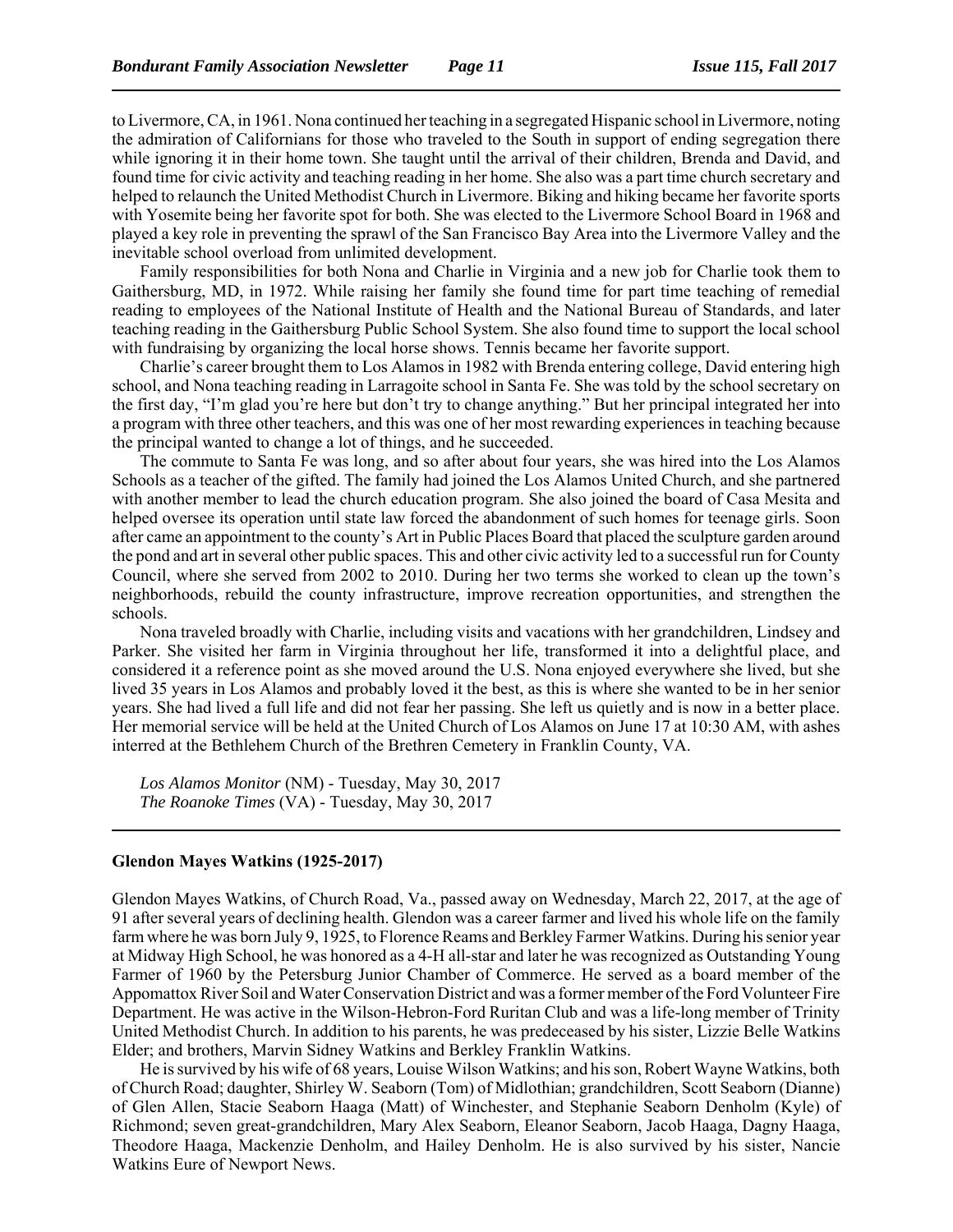A funeral service will be held at 2 p.m. Monday, March 27, 2017, at Trinity United Methodist Church, 4814 Courthouse Road, Church Road, VA 23833. Interment will follow in the church cemetery. The family will receive friends for one hour prior to the service from 1 to 2 p.m. In lieu of flowers, donations, may be made to Trinity United Methodist Church, 4814 Courthouse Road, Church Road, VA 23833. The family is being served by the Dinwiddie Chapel of J.T. Morriss & Son Funeral Home. Condolences may be registered at www.jtmorriss.com.

http://www.jtmorriss.com/obituaries/Glendon-Watkins/#!/Obituary *Richmond Times-Dispatch* (VA) - Friday, March 24, 2017; Saturday, March 25, 2017 *The Progress-Index* (Petersburg, VA) - Saturday, March 25, 2017

*[Editor's Note: His wife, Louise Wilson Watkins, descends from Jean Pierre Bondurant (1677-1735) and Ann Tanner (1695-1773); son John Bondurant I (1711-1774) m. Sarah Rachel Taylor (1711-1762); grandson Thomas Bondurant (1744-1822) m. Rhoda Agee (1746-1845); great-grandson James D. Bondurant (1779- 1846) m. Sarah (Sallie) Josephine Watson (1791-1882); great-great-grandson Jerome Wellington Bondurant (1815-1879) m. Sarah (Sallie) Malloy Garrett (1823-1881); great-great-great granddaughter Anna L. Bondurant (1847-1921) m. Daniel S. Wilson (1850-1904) (Louise's parents).]*

**BonDURANT OBITUARIES** found in the newspaper archives from February 24, 2017 to September 15, 2017 on the subscription website www.genealogybank.com and elsewhere, compiled September 15, 2017 by EBM.



#### **George William BonDurant (1915-2017)**

ELIZABETH CITY, NC - GeorgeWilliam BonDurant, 101, of 701 First Street, Elizabeth City, NC went home to be with his Heavenly Father on Tuesday, July 11, 2017. He was born in Pennsylvania, on August 9, 1915 to the late William Wilson BonDurant and Helen Lawrence BonDurant and grew up in Mt. Rainer, MD. He was married for sixty-six years to the late Sarah Presley BonDurant, whom he met and married while a student at the Cincinnati Bible Seminary. He is survived by his daughter, Beth BonDurant of the residence.

Mr. BonDurant was a leader in the Restoration Movement in the 20th century, a movement that saw believers and preachers from various denominational backgrounds seek unity by looking to the New Testament for guidance in matters of doctrine and spiritual disciplines. His parents were

committed leaders in the Restoration Movement and instilled in him his faith in and commitment to the Word of God.

In 1947, Mr. BonDurant came to eastern North Carolina as an evangelist for the Roanoke District Churches of Christ. He quickly realized the need for a preacher-training school. To meet that need, Mr. and Mrs. BonDurant founded Roanoke Bible College (now Mid Atlantic Christian University) in 1948 and he served as the president until 1986. Students admired and respected him and affectionately referred to him as "Mr. B." He loved to teach and share his knowledge. For years he taught all week, preached every weekend, and taught extension classes or seminars in churches. He established a Christian camp for youth, Camp Roanoke, which operated for three weeks each summer on the college campus from 1953 to 1981. In his retirement years, he preached for a small rural church and had a prison ministry at the Maple Prison Unit, where his students knew him simply as "George".

A funeral service will be held Friday, July 14, 2017 at 11:00 a.m. at Towne South Church of Christ officiated by Minister Brad Giffin. The family will greet friends immediately following the service and at all other times at the residence. A service and burial will be held Sunday, July 16 at 2:00 p.m. at Pleasant Hill Christian Church, 35 Camp Dodd Road, Jasper, GA with burial to follow in the church cemetery. Memorial donations may be made to Towne South Church of Christ, 2224 Peartree Road, Elizabeth City, NC 27909 or George W. BonDurant Scholarship Fund, c/o MACU Foundation, 715 N. Poindexter Street, Elizabeth City,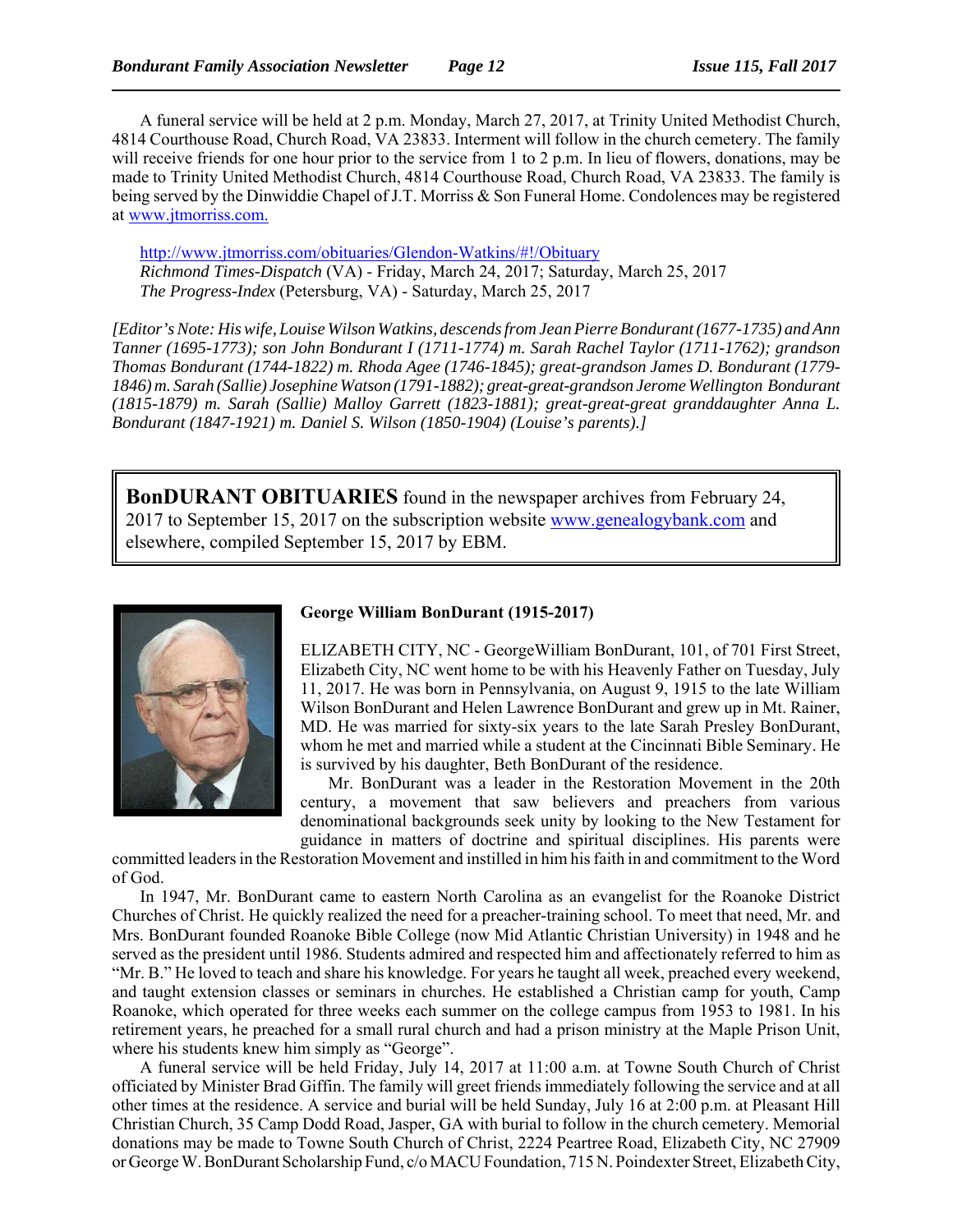NC. Twiford Funeral Home, 405 E. Church Street, Elizabeth City, NC is assisting the BonDurant family. Online memorial condolences may be sent to the family at www.TwifordFH.com.

*The Daily Advance* - July 13, 2017 *The News & Observer* (Raleigh, NC) - July 13, 2017 *The Herald-Sun* (Durham, NC) - July 13, 2017 *Christian Standard (USA)* - July 14 & August 3, 2017

**BUNDRANT OBITUARIES** found in the newspaper archives from from February 24, 2017 to September 15, 2017 on the subscription website www.genealogybank.com and elsewhere, compiled September 15, 2017 by EBM.

#### **Armenta Lee Bundrant** (1923-2017)

Armenta Lee Bundrant, 93, a long time Rushville resident, passed away April 9, 2017 in Rushville, IN. Armenta donated her body to IU Medical Center. No public services will be held.

*Rushville Republican* (IN) - Monday, April 10, 2017

*[Editor's Notes: Armenta Lee Gregg Faulks married Kenneth Eugene Bundrant 22 Jun 1945 in Rushville, Rush Co., IN. She was born 22 Jun 1923 in Laurel, Franklin Co., IN, daughter of Adolph D. Faulks (1873- 1985) and Virgie L. Gregg (1885-1924). She is listed as the niece of Hobert McKinley Gregg (1896-1988) and Laura Belle DeVaughn (1902-1988) on the 1930 census. Kenneth was born 11 Jul 1925 in Rushville, IN and died 8 Sep 2001 in Connersville, Fayette Co., IN. He was son of Mark Luther Bundrant, Sr. (1891-1946), and Ethel Heathcock (1893-1968). (compiled from records on Ancestry.com)]*

#### **Sandra Marlene Bundrant (1942-2017)**

Sandra Marlene Bundrant, 75, of Richland, died June 11, 2017 in Richland, WA. She was born in Bemidji, Minn., and lived in the Tri-City area for 30 years. She was a homemaker. Mueller's Tri-Cities Funeral Home, Kennewick, is in charge of arrangements.

*Tri-City Herald* (Kennewick, WA) - Tuesday, June 13, 2017

*[Editor's Notes: Sandra Marlene Edwards was born 25 Jan 1942 in Bemidji, Beltrani Co., MN, and died 11 June 2017 in Richland, Benton Co., WA. She married Donald Jerry Bundrant 10 Dec 1989 in Kitsap Co., WA. He was born 10 Dec 1940 in Richland, WA, and died 4 Apr 2011 in Richland, WA. He was the son of John Perry Bundrant (1903-1966) and Elizabeth Matilda (Lizzie) Morgan Bundrant (1904-1970). (compiled from records on Ancestry.com)]*

#### **Jessica Bundrant (1993-2017)**

COLBERT, OK - Jessica "Jessi" June Ada Bundrant, 23, died Saturday, July 1, 2017. She is survived by her daughter, Princess Jada Smith. Jessi was born Oct 14, 1993 to Renee Olguin and Mark Bundrant. Memorial services will be held at a later time. Cremation arrangements are under the direction of Cunningham Funeral Home in Colbert.

*Durant Daily Democrat* (OK) - Wednesday, July 5, 2017 *Herald Democrat* (Sherman, TX) - Thursday, July 6, 2017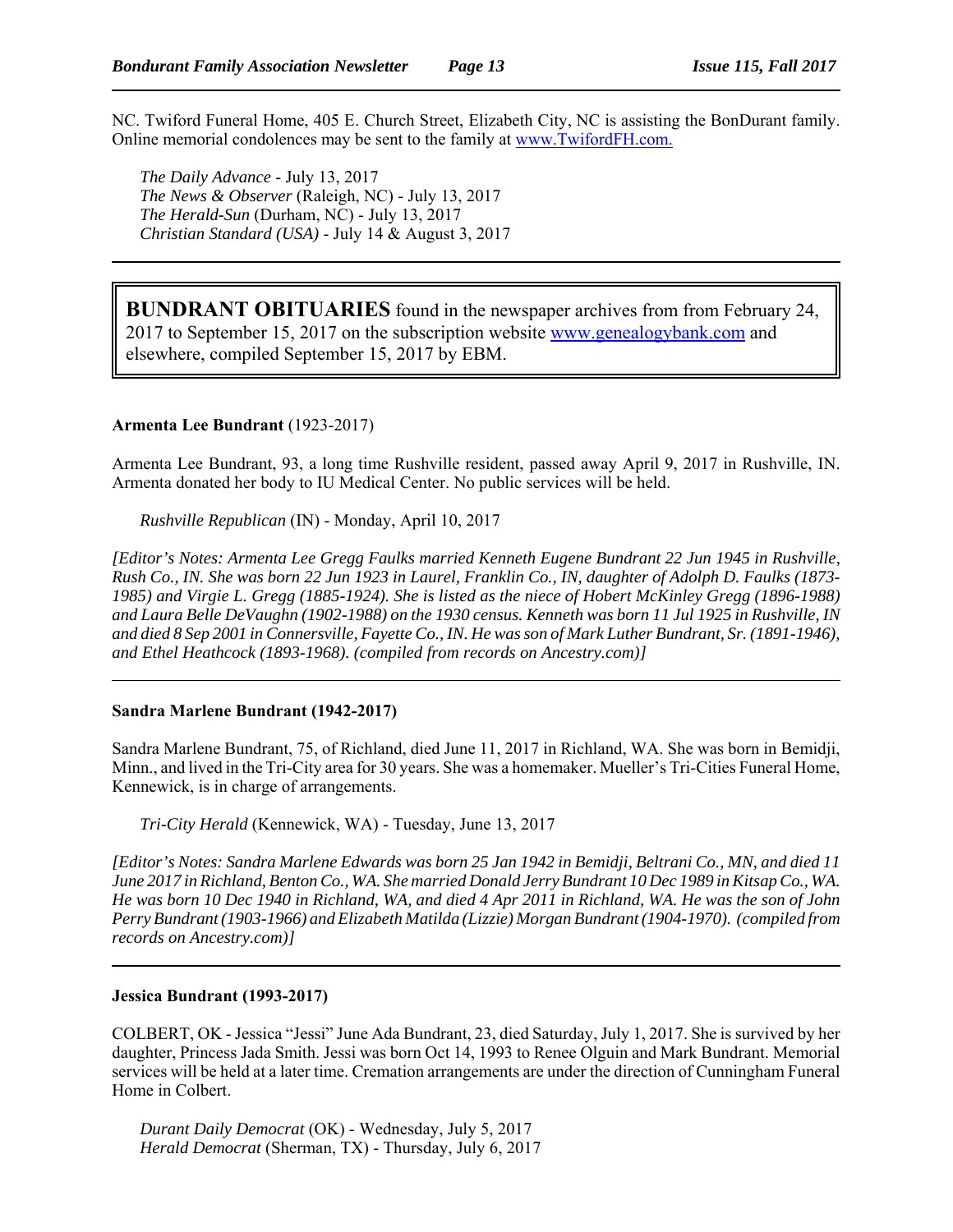*[Editor's Note: Jessica was born in Grayson Co., TX, to Mark Wade Bundrant (1969- ) and Virginia Renee Metcalf (1968- ), according to the TX Birth Index 1903-1997 on Ancestry.com. Mark and Renee were married 22 Jul 1987 in Grayson Co., TX. ]*

#### **William Joel Bundrant (1946 - 2017)**

William Joel Bundrant, 70, of Lenexa, Kan., passed away suddenly Sunday, January 22, 2017. Visitation will be from 5-7 p.m. followed by a memorial service at 7 p.m. Thursday, Jan. 26, at the Porter Funeral Home, 8535 Monrovia, Lenexa. In lieu of flowers, the family suggests memorial contributions to Wayside Waifs. Bill was born Aug. 24, 1946, in Eugene, Ore. He was a customer service representative for the IRS. Bill was a member of the Corvette Club, and volunteer for the Lenexa Police Department. He was preceded in death by his sister, Nancy. He is survived by his wife of 37 years, Connie Bundrant, son, Matthew and his wife Erin, daughter, Amanda, granddaughter, Peyton Marie and sister, Susan Scharf. Bill was a Republican through and through and enjoyed watching Fox News and the O'Reilly Factor. Condolences may be left at www.porterfuneralhome.com Porter Funeral Homes & Crematory, Lenexa, Kan.

*The Kansas City Star* (MO) - Wednesday, January 25, 2017

*[Editor's note: Bill's sister, Susan Bundrant Scharf, gave a presentation on the Bundrants of Sugar Loaf, TX, at the 2014 BFA meeting in Alexandria, VA.]*

**BUNDRUM OBITUARIES** found in the newspaper archives from February 24, 2017 to September 15, 2017 on the subscription website www.genealogybank.com and elsewhere, compiled September 15, 2017 by EBM.



#### **Grady Lamar Bundrum (1937-2017)**

Mr. Grady Lamar Bundrum, 79, of Douglasville, Georgia passed away Wednesday, September 6, 2017 at Piedmont Fayette Hospital. He was born November 21, 1937 in Marietta, Georgia, the son of the late Mr. James A. Bundrum and the late Mrs. Mina Grace Brown Bundrum. He was a veteran of the United States Army. He was an Interior Decorator for many years. An avid golfer, he was a member of the Chapel Hills Golf Club.

In addition to his parents, he was preceded in death by a step-daughter, Leigh Anthony; granddaughter, Malinda Anthony; sister, Montine Alexander; brothers, Elvin Bundrum, J.T. Bundrum, and Lawrence Bundrum; sisters-in-law, Wynona Payton, and Julia Rose; and brother-in-law, J.T. Harris, Jr.

He is survived by his wife, Francine Harris Bundrum of Douglasville; daughter, Sheryl D. Duncan; four stepsons, John Bentley of Dothan, AL, Raymond Robinson of Villa Rica; Cris Glass of Wilmington, Ohio, and Randy Robinson of Ft. Myers, FL; sisters-in-law and brothers-in-law, Johnnie and Don Baldwin of Douglasville, June and Herb Strobino of Carrollton, Violette Denney of Carrollton, Glenda and Bill Middleton of Suwanee, Dennis and Sara Harris of Union City, and Conner and Ann Harris of King, NC; eight grandchildren, Sandon Bentley, Clinton Anthony, Emma Glass, Katie Glass, Sam Glass, Jimmy Robinson, Crystal Carr, and Kendall Robinson; five great-grandchildren; several nieces and nephews.

The family will receive friends at Jones-Wynn Funeral Home in Douglasville, Saturday, September 9, 2017 from 12-3 p.m. Funeral Services will be conducted Saturday, September 9, 2017 at 3 p.m. at the Chapel of Jones-Wynn Funeral Home in Douglasville with Pastor Richard Vartenisian officiating. Musical selections will be provided by Linda and Douglas Palamountain. Interment will follow at Sunrise Memorial Gardens. Military Honors will be provided by members of the United States Army Honor Guard.

Messages of condolence to the family may be sent at www.jones-wynn.com. Jones-Wynn Funeral Home and Crematory of Douglasville.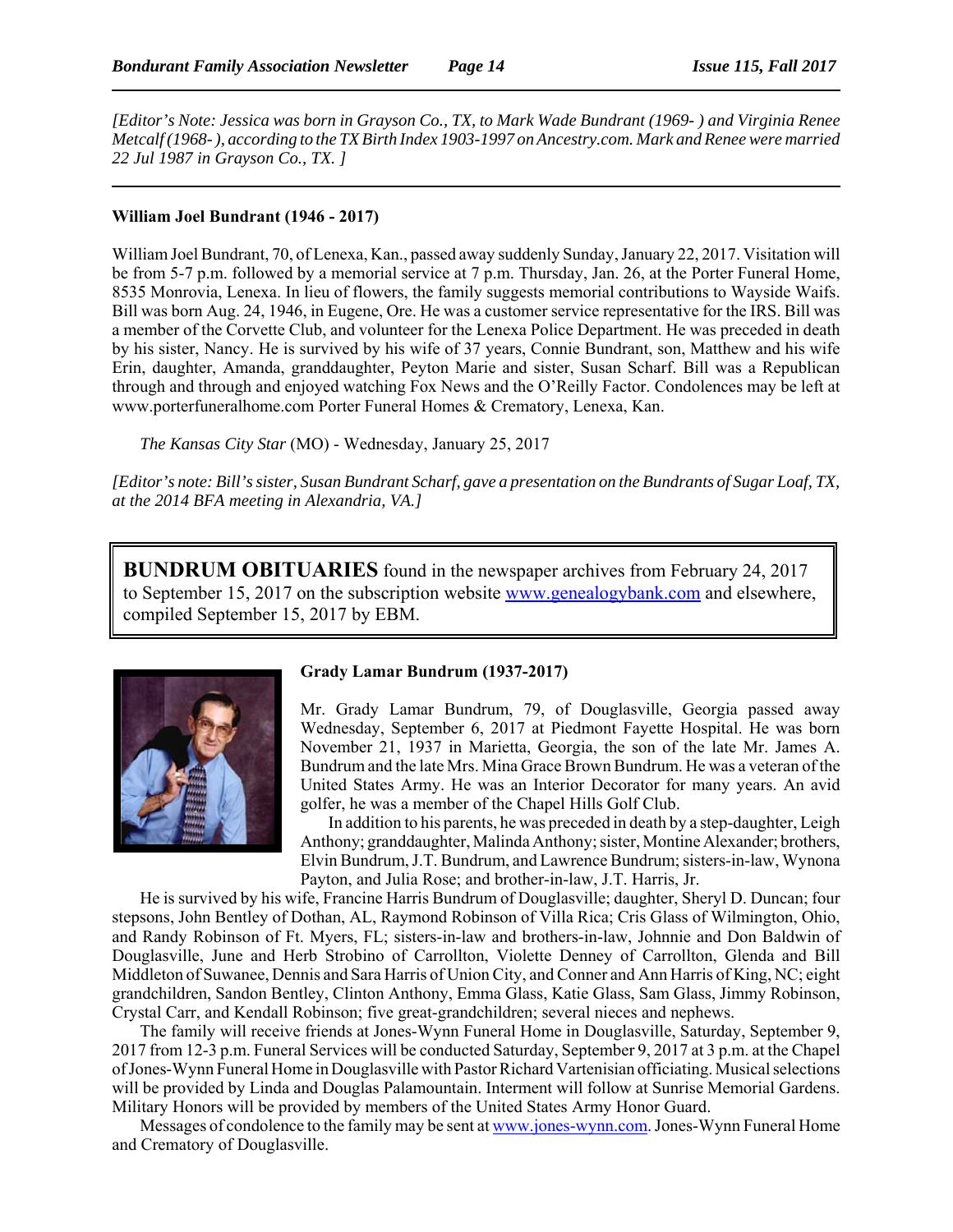*Douglas County Sentinel* (GA) - Thursday, September 7, 2017 *Times-Georgian* (Carrollton, GA) - Thursday, September 7, 2017 *The Atlanta Journal-Constitution* (GA) - Friday, September 8, 2017

**No BUNDREN or BUNDRENT OBITUARIES** were found in the newspaper archives from February 24, 2017 to September 15, 2017 on the subscription website www.genealogybank.com and elsewhere, compiled September 15, 2017 by EBM.

> The limbs that move, the eyes that see, These are not entirely me; Dead men and women helped to shape The mold which I do not escape; The words I speak, my written line, These are not uniquely mine. For in my heart and in my will Old ancestors are warring still, Celt, Roman, Saxon, and all the dead From whose rich blood my veins are fed, In aspect, gesture, voices, tone, Flesh of my flesh, bone of my bone; In fields they tilled I plow the sod, I walk the mountain paths they trod; And round my daily steps arise The good and bad of those I comprise.

*This untitled poem was written over 600 years ago by Richard Rolle of Hampole, England (1290-1349).*

*Contributed by Virginia Albrecht*